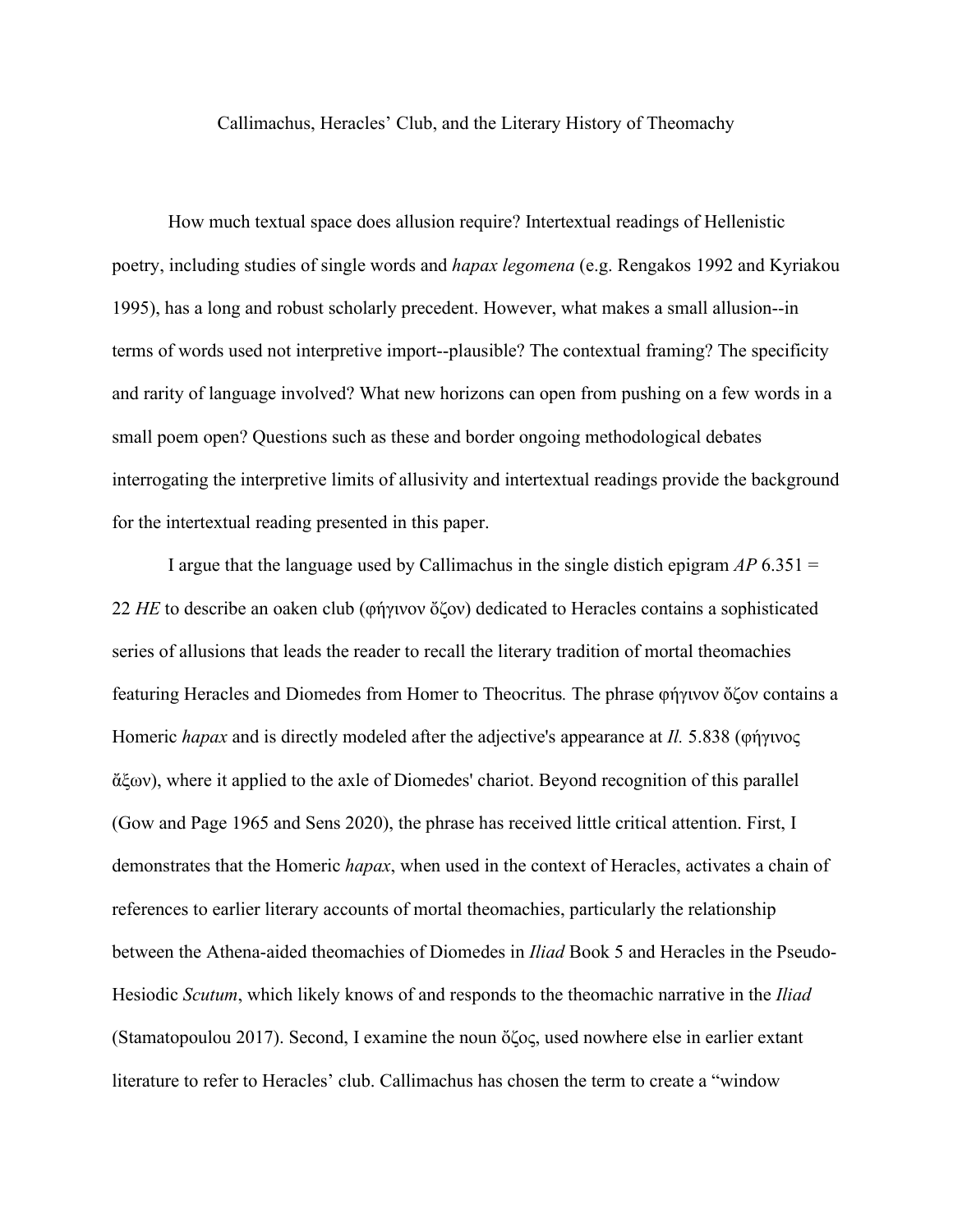reference" (for the term see Thomas 1986) through the description of Heracles' weapon in Theocritus *Idyll* 17 to yet another literary account of Heracles' wounding of gods, in this instance the hero's triple theomachy in *Olympian* 9. Pindar notably rejects this narrative as not being suitable to encomium, a decision that places epicinican in competition with epic (Pavlou 2008). Thus, Callimachus encodes within his description of Archinos' dedication a reference to the shared theomachic histories of Diomedes and Heracles in the *Iliad*, Pseudo-Hesiodic *Scutum*, and Pindar *Olympian* 9 and in doing provides a literary history of this mythological *topos* for his reader.

The allusivity of the phrase is a microcosm of generic criticism. In its unique combination of terms, φήγινον ὄζον inscribes into the dedication of a club to Herakles the complicated literary history of the hero's battle with the gods, setting competing versions of theomachy drawn from multiple genres into dialogue and conflict. This clash of genres chimes with Callimachus' play with the generic conventions of inscribed epigram that lends the epigram much of its witty *pointe* (see e.g., Luck 1968, Köhnken 1993 and Schmitz 2010). Furthermore, the Heracles' decision to accept the φήγινον ὄζον specifically responds to Pindar's rejection of the myth. The epigram willingly takes on the massive tradition and myth of epic theomachy, despite its miniature form. In two words, in a poem totalling two lines, Callimachus deploys allusivity to read and criticize a giant literary tradition. In doing so, Callimachus addresses fundamental questions about the relationship between tradition, content, and literary form to his reader.

## Bibliography

## A.F.S. Gow and D.L. Page (edd.), *The Greek Anthology: Hellenistic Epigram* (Cambridge, 1965).